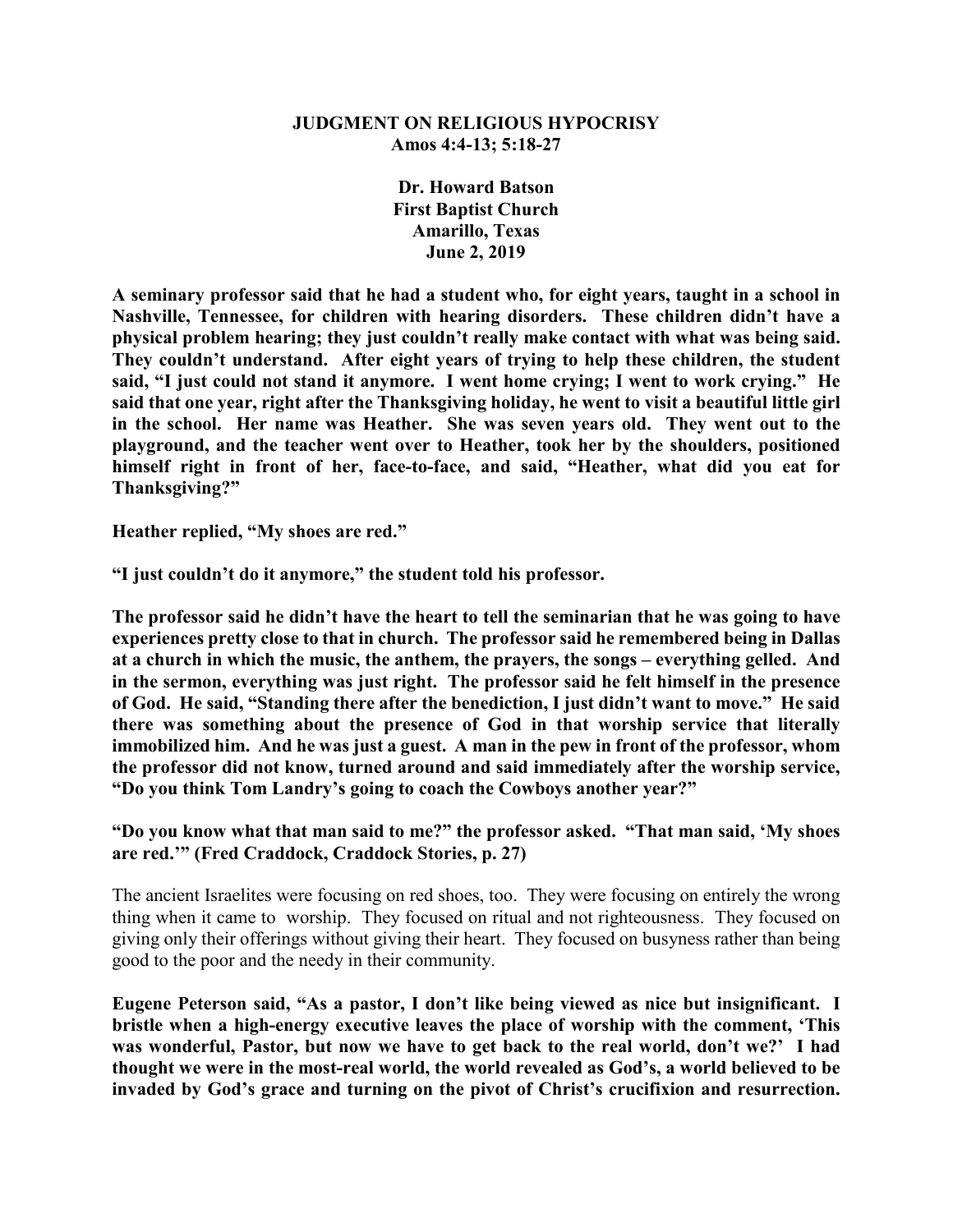**The executive's comment brings me up short: he isn't taking this seriously. Worshiping God is marginal to making money. Prayer is marginal to the bottom line. Christian salvation is a brand preference." (Eugene H. Peterson,** *The Contemplative Pastor***, p. 27)**

How important is worship?

**In Amos 4:4-5, God is actually sarcastic. His sarcasm is enveloped within a priestly call to worship. The priestly call directed the worshiper to come to the shrine and seek God and to find life. (Billy K. Smith,** *Amos-Obadiah-Jonah, the New American Commentary,* **Broadman and Holman Publishers 1995, p. 87)** Jeroboam I had erected calves at Bethel and Dan so that the people would not travel to the Southern Kingdom, to Jerusalem to worship (1 Kings 12:26- 30a). By the time of Jeroboam II (son of Joash), these places were popular shrines.

Amos, speaking on behalf of God, invites the ancient Israelites to go to Bethel and sin and to go to Gilgal and sin some more. "Bring all the sacrifices, the tithes and offerings with you when you come." The law proscribed offerings (Leviticus 6:8-13) and a special tithe every three years for the benefit of the Levites (Deuteronomy 14:20-29). A thank offering included the bringing of leaven and unleavened bread (Leviticus 7:11-13). This offering was an expression of gratitude for the deliverance of God. The free-will offering, also voluntary, was an expression of gratitude for God's goodness in a more general way. Both the free-will offering and thanks offering were peace offerings, unusual in the fact that the worshiper was to share in the sacred meal. (Billy K. Smith, Amos-Obadiah-Jonah, p. 88)

Notice, Amos sarcastically says don't bring your tithes every three years, but every three days! These worshipers like to brag about their big gifts, they like to "make them known" (verse 5).

Of course, we know by now from our study in Amos that they were making their money off the backs of the poor, living self-indulgent lifestyles and selling the souls of the needy for the price of a pair of sandals (Amos 2:6; 4:1-3). Their gifts may have been large, but they were not sacrificial.

Sometimes God rejects our worship (Amos 5:21-24).

Amos began to list out the elements of the worship of the ancient Israelites. God rejected their worship. Among the functions of a cultic priest in the Israelite religion was to announce to the worshipers God's acceptance of and delight in the sacrifices they were bringing (Leviticus 1:3-4; 22:8-19). When the prophet rejected their worship, the Israelites were offended and surprised.

Amos pulled no punches. He declared, "I hate," "I reject." In speaking of hating the feast, Amos was speaking about God's rejection of their celebration of the annual pilgrimage festivals: Unleavened Bread (Passover), Weeks (Harvest), Tabernacles (Ingathering). These feasts represented the occasions when the people of God ordered their lives around the sacred calendar.

God, furthermore, does not "delight in your solemn assemblies" (Amos 5:21). When God appreciates our sacrifices, He breathes them in and accepts them as a pleasing aroma to His nostrils. Because of the rising odor of their sinful lives, their injustice against the poor, God holds His nose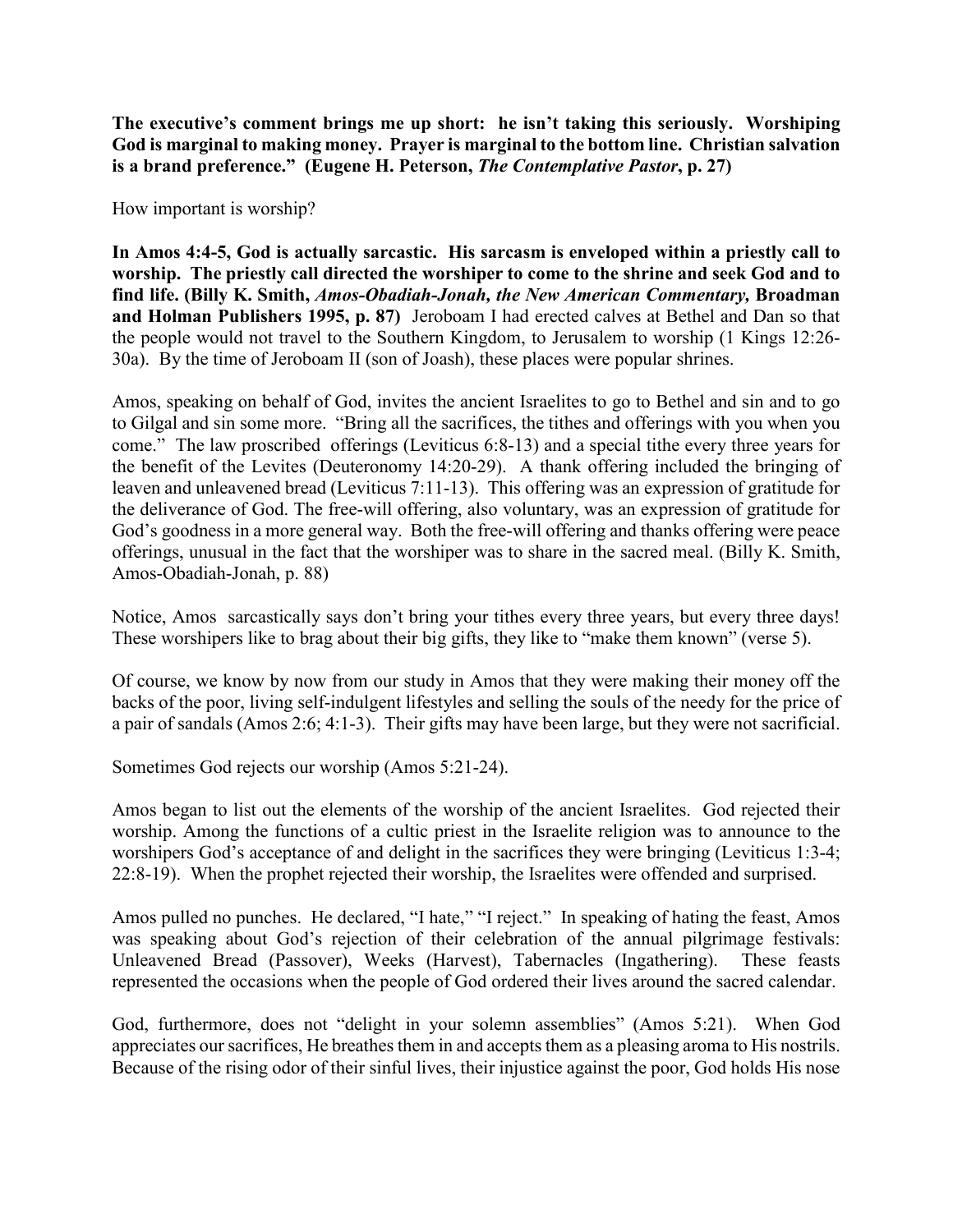when ancient Israel offers a sacrifice. He rejects the odor of their festival worship. The literal translation of Amos 5:21 is "nor do I like to smell your solemn assemblies."

Look at Amos 5:22

Even though you offer up to Me burnt offerings and your grain offerings, I will not accept them; and I will not even look at the peace offerings of your fatlings.

The three sacrifices mentioned here are the first three of the five main Levitical offerings presented in Leviticus 1-7. These are the offerings that relate to consecration and worship, as opposed to the other two offerings which are used solely for atonement or for the paying of sins.

The burnt offering was the sacrifice in which the entire animal was consumed on the altar and arose to God in smoke. Grain offerings was a term used for various sacrifices brought as a gift to God. Fellowship offerings were those in which part of the animal was consumed on the altar and part was eaten by the worshiper – somehow symbolizing communion between God and the worshiper as they both enjoyed the sacrifice.

"I'll have no regard for these," God says. "I'll not accept them" is the language of shutting one's eyes. "I won't look on your sacrifices, much less breathe them in as a sweet aroma," he seems to be saying as we combine verses 21 and 22.

Let's look at the next passage. It deals with the music.

Amos 5:23 Take away from Me the noise of your songs; I will not even listen to the sound of your harps.

Look at the body posture of God. God is in heaven above as ancient Israel worships. He rejects their worship because He has shut nostrils, closed eyes, and now he has stopped up his ears so he won't even hear the clanging noise they are making in His house of worship. It's similar to the attitude of God found in Malachi 1:10. " 'Oh that there were one among you who would shut the temple doors, so that you would not light useless fires on my altar. I am not pleased with you,' says the Lord Almighty, 'and I will accept no offering from your hand.'"

God was so displeased with His worshipers because the music offered up really sounded like noise to Him.

I want us to try to understand why God has rejected ancient Israel's worship, and I want us to understand why God might reject our worship, too.

#### **I. God rejects our worship when we focus on ritual rather than righteousness.**

The great oddity of our time is that more churches are splitting up over what we call the "worship wars" – wars about whether we will take out the hymn book or whether we will sing choruses projected on a screen, whether we'll be "contemporary" in nature or "traditional." And worshipers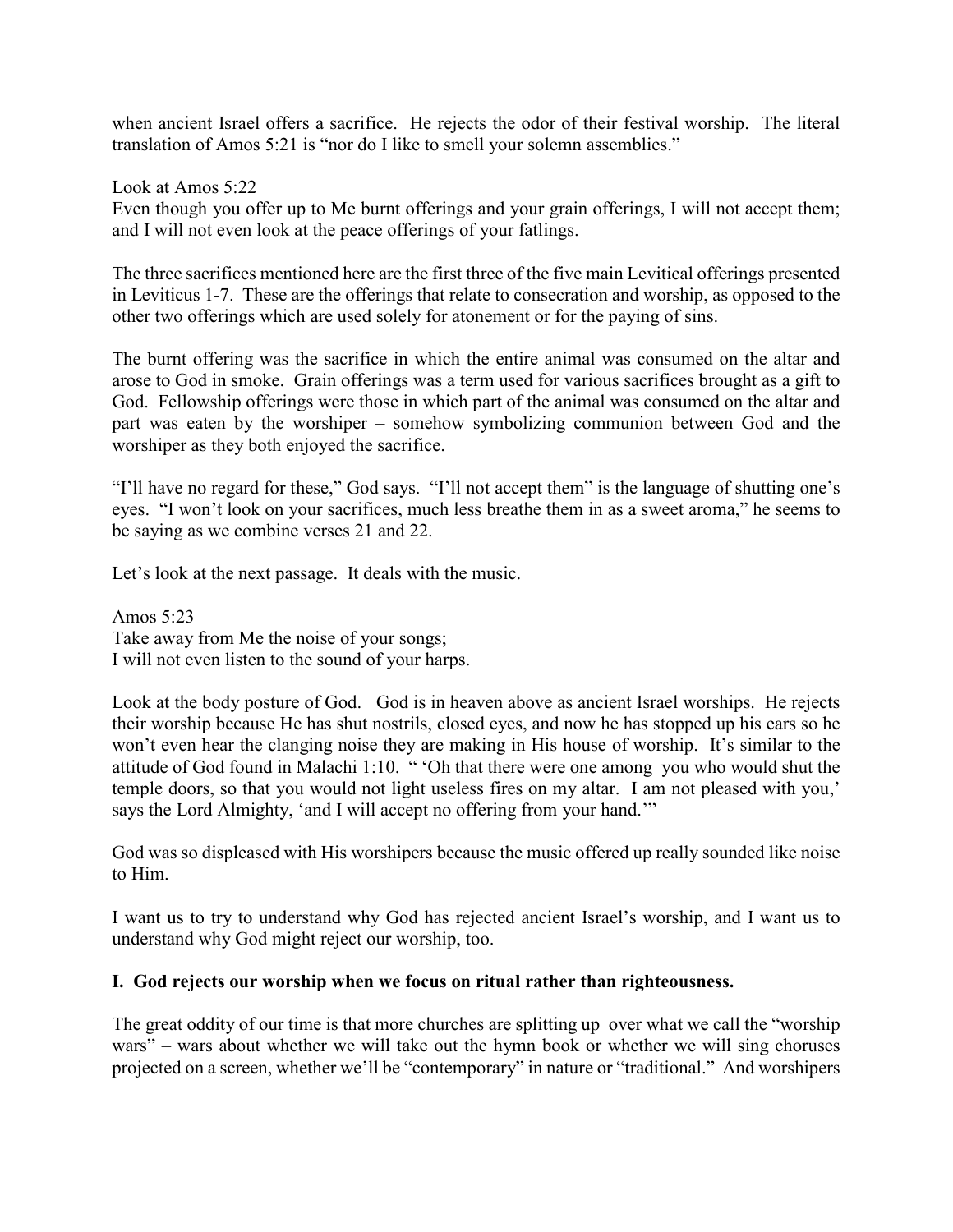have focused an inordinate amount of energy on what kind of music ought to be played during a worship service.

I think if we look at the mind of God in this passage, we realize that we are asking the wrong question completely. It doesn't seem to me that the style of music matters to God as long as the theology of the music is good. In this passage it is not the style of the music that causes Him to reject the songs of ancient Israel. He does not say, "I reject your songs because they're not to the right beat or the right rhythm or the right meter." No, what He says is, "I reject your singing, I even reject your instrumental pieces, because of your heart."

God hears the music completely differently than we do. We might have an accomplished soloist sing before you, who has not come with a pure heart and clean hands. By the time his music gets to heaven, it may sound raspy and rattling to God's ears because it lacks righteousness.

On the other hand, in the moment of worship there might be a soloist who misses a word and who struggles with a note here and there. We may not enjoy it at all here in the sanctuary. But the heart may be pure and the righteousness might be present and, by the time the sound reaches the throne of God, it may be music that is particularly pleasing to the Almighty.

God hears with a different set of ears. When churches argue over what type of music to sing, there is a real sense in which we have missed the point of worship. The question is not to what tune do we sing but, rather, are our hearts in tune with God when we sing.

#### **II. God rejects our worship when we have treated others unfairly all week long.**

Their problem was they were giving God rivers of religiosity when He wanted rivers of righteousness and justice. Notice what He calls for. Notice His declaration.

Amos 5:24 And let justice roll down like waters And righteousness like an ever-flowing stream.

The folk in ancient Israel had been cheating each other all week long, abusing the poor and the needy, charging for services and goods they had not delivered. The ethics of justice and righteousness are not optional characteristics that would be nice to see in a few worshipers. The prophet Amos makes it clear, without reservation or qualification that there are some worshipers whom God will reject.

Nothing is more embarrassing to the church than when one of its members conducts himself in such a way that his ethics in the business community are questionable. Then folk discover he's a member of First Baptist Church. You embarrass not only yourself; you embarrass your church family; and you embarrass the God you represent. Your life in the community, in the classroom, on the field of coaching, in the hospital, on the sales floor must be congruent with what you teach and preach by your presence at worship this morning.

Yes, God rejected their worship because of their conduct in the community all week long.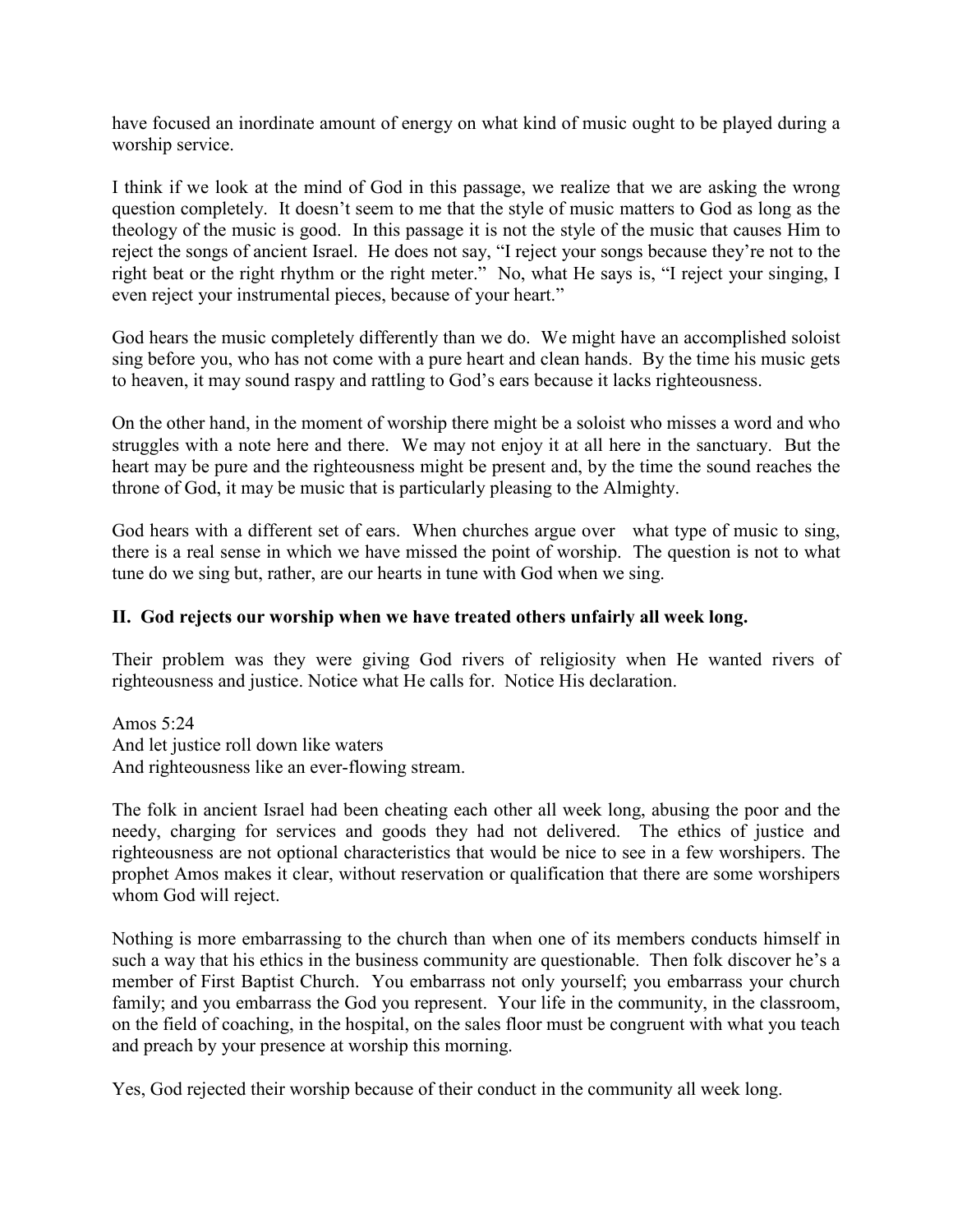## **III. God rejects our worship when we focus upon ourselves rather than upon Him.**

Ancient Israel was not focused upon God, upon really worshiping Him in spirit and in truth. They were focused upon themselves. The church must move beyond our experience of God to the God of our experience, and, finally, to God's experience of us.

### **Walter Wink said it best. "For you to come here this morning in worship is to remember Who owns the house." (Philip Yancey,** *Church: Why Bother,* **p. 26).**

God knows when we come to worship thinking about ourselves, thinking about other things – when we're not focused on Him. God said, "Stop focusing on yourselves, what you're doing with your offerings, and focus on Me. I don't need your sacrifices, but, rather, the sacrifice of your heart. A heart devoted toward me."

(See Psalm 51 where David recognizes God wants not ritual but righteousness)

**C. S. Lewis suggested an analogy that makes the point well. Suppose I were to read Shakespeare's famous love sonnet, "Shall I compare thee to a summer's day," to my dog Jake. This would not be a very noble thing to do. First of all, Jake can't hear. And second, he's never shown appreciation for the famed playwright. As I would read Shakespeare's masterpiece, Jake would just be looking at me wondering if there was some scrap of food that might drop while doing so. He might shake, rattle, make noise, and then yawn and go back to sleep. But he really lacks the capacity to appreciate Shakespeare's sonnet.** 

**But just pretend for a moment that as I read Shakespeare, he perked up his ears, brightened his eyes, and yipped with approval. I would know that he was one hound with an instinct for great literature.**

**But in Lewis's analogy the question is this: Would Shakespeare's sonnet be any better because Jake appreciated it? No, it is Jake who would be better off. Jake's appreciation of Shakespeare would not ennoble Shakespeare, but it would ennoble Jake. (Ben Patterson, "Worship is Forever,"** *Christianity Today,* **January 1, 1985, p. 14)**

When we come to worship God, we don't do anything for God to make Him better. But by focusing on God, we better ourselves. It is when we focus on God that we really, truly change ourselves.

The Bible is full of the act of worship – from the songs of the Psalter to the movement of the church in the Acts of the Apostles to the Apocalypse of John, we find worship. Worship lasts forever. As you read through the pages of Revelation, you realize the proclamation "Holy, Holy, Holy, Lord God Almighty, who was and is and is to come" is but a small portion of the many scenes of adoration toward God. Worship is something that we do that will last forever. When everything else stops, we will still be worshiping God, focusing on God. When you worship, think about God. We'll join the elders and the 10,000 angels – we will join them all in declaring and singing to the holiness of God.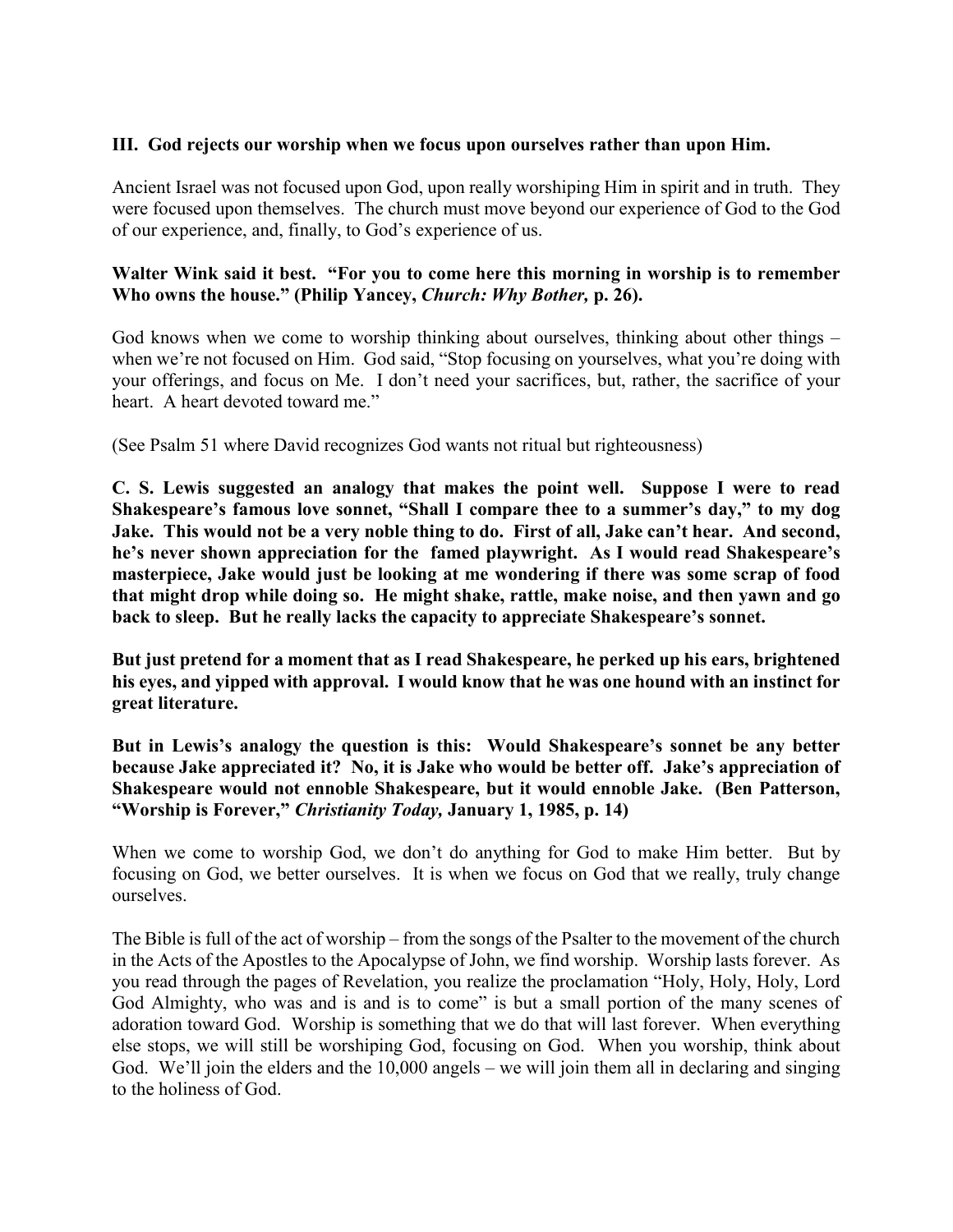To really worship, you have to stop thinking about yourself. As you focus your heart and mind on God, you'll experience a range of feelings from humility to wonder to awe to mystery to joy to peace to contentment to fellowship with others in adoring God.

# **But as Mark Horst has said, "Good worship is self-effacing; instead of calling attention to itself, it serves as a channel, a vehicle, through which we see ourselves and God more clearly." (***Christian Century***, November 11, 1987, 991)**

When our worship becomes self-conscious, we lose the God-consciousness of worship.

If you come today worrying about a myriad of things – things that are going to happen this afternoon or next week – if you come with a score card judging the music and the preacher, if you come with a spirit that does anything rather than fall down and worship God, you're going to miss it.

# **IV. God does not accept our worship when we refuse to realize that one day we'll be judged not only for our worship, but for our lives as well.**

You probably didn't notice it, but this passage is preceded by a teaching about the Day of the Lord. The Day of the Lord was that future, horrific day in ancient Israel where God would come and judge the enemies of Israel. So the Northern Kingdom was longing for the Day of the Lord, the day when they would be put in the position and seat of power. Or so they thought.

But look at Amos 5:18-20. Alas, you who are longing for the day of the Lord, For what purpose will the day of the Lord be to you? It will be darkness and not light; As when a man flees from a lion, And a bear meets him, Or goes home, leans his hand against the wall, And a snake bites him. Will not the day of the Lord be darkness instead of light, Even gloom with no brightness in it?

And then He begins to tell them about His rejection of their worship. We must, each one of us, worship God with the realization that ultimately only His evaluation of us matters. Period. That's it. Our self-evaluation, in the end, amounts to nothing. The evaluation of our friends and family ultimately, as important as they seem by themselves and by themselves alone, actually has no merit whatsoever. The only evaluation that matters in the final analysis is God's evaluation of me and God's evaluation of you. And that is a terribly frightening thought.

As we come to worship this morning, we need to realize we're worshiping the one who ultimately determines our eternal destiny.